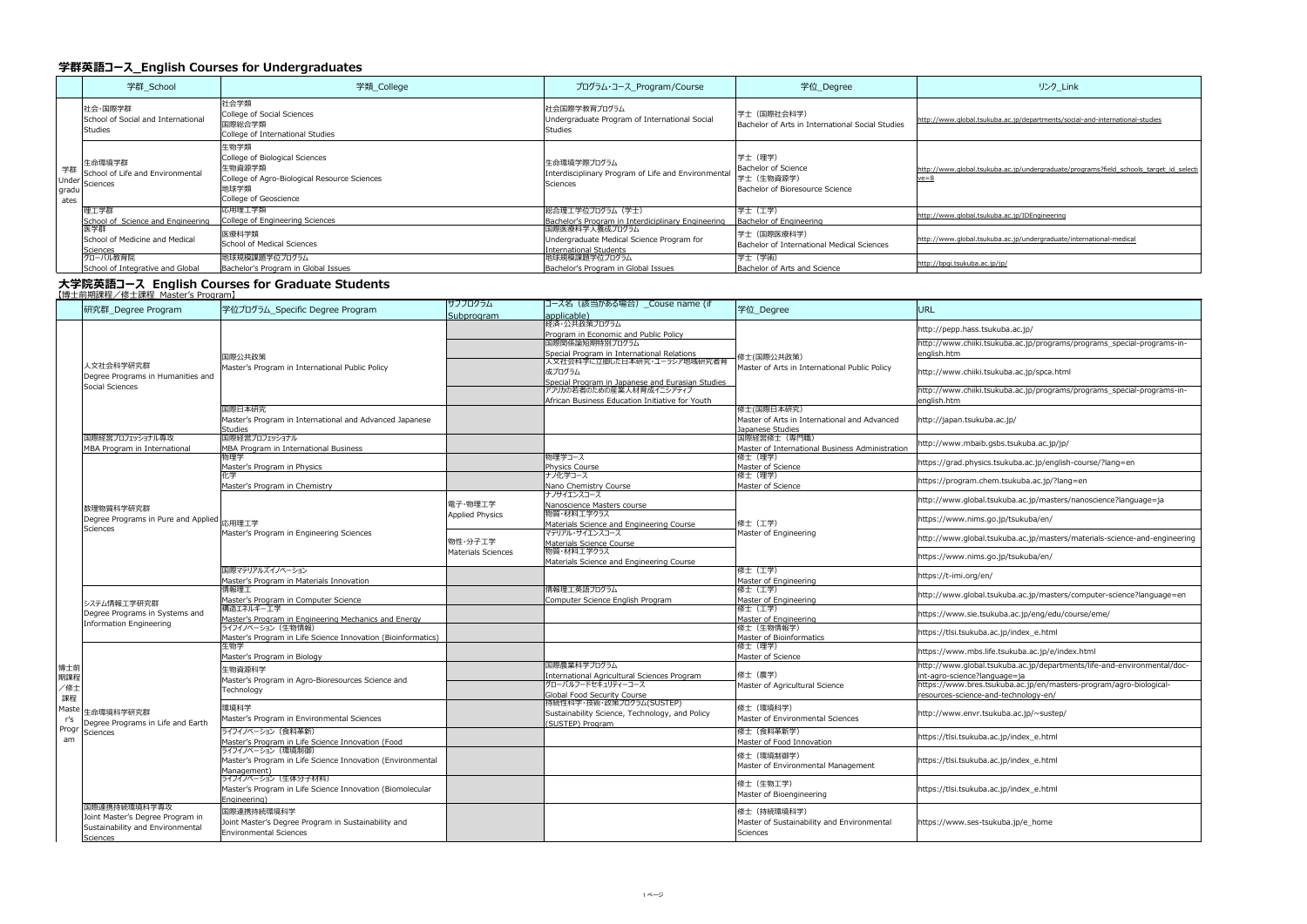【博士後期課程/3 年制博士課程/医学を履修する博士課程/5 年一貫制博士課程\_Doctoral Program】

|                                                                         | 教育学<br>Master's Program in Education                         | 国際教育<br><b>International Education</b><br>Subprogram | (英語による特別選抜)                                        | 修士 (教育学)<br>Master of Education                                                        | https://www.education.tsukuba.ac.jp/en/         |
|-------------------------------------------------------------------------|--------------------------------------------------------------|------------------------------------------------------|----------------------------------------------------|----------------------------------------------------------------------------------------|-------------------------------------------------|
|                                                                         | フロンティア医科学                                                    |                                                      | デュアル・マスターディグリープログラム                                | 修士 (医科学)                                                                               | http://www.md.tsukuba.ac.jp/FrontierSite/en/    |
|                                                                         | Master's Program in Medical Sciences                         |                                                      | Dual Master's Degree Program                       | Master of Science in Medical Sciences                                                  |                                                 |
|                                                                         |                                                              |                                                      | 公衆衛生学プログラム                                         |                                                                                        |                                                 |
|                                                                         | 公衆衛生学                                                        |                                                      | Master of Public Health Program                    | 修士(公衆衛生学)                                                                              | http://www.md.tsukuba.ac.jp/mph/en/             |
|                                                                         | Master's Program in Public Health                            |                                                      | デュアル・マスターディグリープログラム                                | Master of Public Health                                                                |                                                 |
| 人間総合科学研究群                                                               |                                                              |                                                      | Dual Master's Degree Program                       |                                                                                        |                                                 |
| Degree Programs in Comprehensive                                        | スポーツ・オリンピック学                                                 |                                                      |                                                    | 修士 (スポーツ・オリンピック学)                                                                      |                                                 |
| Human Sciences                                                          | Master's Program in Sport and Olympic Studies                |                                                      |                                                    | Master of Arts in Sport and Olympic Studies                                            | http://tias.tsukuba.ac.jp/tias2/                |
|                                                                         | デザイン学                                                        |                                                      |                                                    | 修士(デザイン学)                                                                              |                                                 |
|                                                                         | Master's Program in Design                                   |                                                      |                                                    | Master of Design                                                                       | https://www.geijutsu.tsukuba.ac.jp/mdes/en/     |
|                                                                         | 情報学                                                          |                                                      | 英語受験者特別選抜                                          | 修士 (情報学)                                                                               |                                                 |
|                                                                         | Master's Program in Informatics                              |                                                      | Special Selection of Global Individuals in English | Master of Science in Informatics                                                       | https://informatics.tsukuba.ac.jp/?lang=en      |
|                                                                         | ライフイノベーション (病態機構)                                            |                                                      |                                                    | 修士(病態機構学)                                                                              |                                                 |
|                                                                         | Master's Program in Life Science Innovation (Disease         |                                                      |                                                    | Master of Disease Mechanism                                                            | https://tlsi.tsukuba.ac.jp/index_e.html         |
|                                                                         | ライフイノベーション(創薬開発)                                             |                                                      |                                                    | 修士 (医科学)                                                                               |                                                 |
|                                                                         | Master's Program in Life Science Innovation (Drug Discovery) |                                                      |                                                    | Master of Medical Sciences                                                             | https://tlsi.tsukuba.ac.jp/index_e.html         |
| スポーツ国際開発学共同専攻                                                           | スポーツ国際開発学共同                                                  |                                                      |                                                    | 修士 (スポーツ国際開発学)                                                                         |                                                 |
| Joint Master's Program in                                               | Joint Master's Program in International Development and      |                                                      |                                                    | Master of Arts in International Development and   https://tkjids.taiiku.tsukuba.ac.jp/ |                                                 |
| International Development and Peace Peace through Sport<br>国際連携食料健康科学専攻 |                                                              |                                                      |                                                    | Peace through Sport                                                                    |                                                 |
|                                                                         | 国際連携食料健康科学                                                   |                                                      |                                                    | 修士 (食料健康科学)                                                                            |                                                 |
| International Joint Degree Master's                                     |                                                              |                                                      |                                                    |                                                                                        |                                                 |
| Program in Agro-Biomedical Science                                      | International Joint Degree Master's Program in Agro-         |                                                      |                                                    | Master of Agro-Biomedical Science in Food and                                          | http://www.gip.tsukuba.ac.jp/english/index.html |
| in Food and Health                                                      | Biomedical Science in Food and Health                        |                                                      |                                                    | Health                                                                                 |                                                 |

| 研究群_Degree Program                                        | 学位プログラム_Specific Degree Program                                                      | サブプログラム<br>Subprogram                          | コース名 (該当がある場合) _Couse name (if<br>applicable) | 学位_Degree                                                                                      | <b>URL</b>                                                                           |
|-----------------------------------------------------------|--------------------------------------------------------------------------------------|------------------------------------------------|-----------------------------------------------|------------------------------------------------------------------------------------------------|--------------------------------------------------------------------------------------|
| 人文社会科学研究群<br>Degree Programs in Humanities                | 国際公共政策<br>Doctoral Program in International Public Policy                            |                                                |                                               | 博士(国際公共政策)<br>Doctor of Philosophy in International Public https://web.dpipe.tsukuba.ac.jp/en/ |                                                                                      |
| and Social Sciences                                       | 国際日本研究<br>Doctoral Program in International and Advanced<br><u>Japanese Studies </u> |                                                |                                               | <u> Policy</u><br> 博士(国際日本研究)<br>Doctor of Philosophy in International and                     | http://japan.tsukuba.ac.jp/                                                          |
|                                                           | Doctoral Program in Mathematics                                                      |                                                |                                               | Advanced Japanese Studies<br> 博士(理学)<br>Doctor of Philosophy in Science                        | https://program.math.tsukuba.ac.jp/?lang=en                                          |
|                                                           | 物理学<br>Doctoral Program in Physics                                                   |                                                |                                               | 博士(理学)<br>Doctor of Philosophy in Science                                                      | https://grad.physics.tsukuba.ac.jp/?lang=en                                          |
|                                                           | Doctoral Program in Chemistry                                                        |                                                |                                               | 博士 (理学)<br>Doctor of Philosophy in Science                                                     | https://program.chem.tsukuba.ac.jp/?lang=en                                          |
| 数理物質科学研究群 <br>Degree Programs in Pure and                 |                                                                                      | 電子・物理工学<br>Applied Physics                     |                                               |                                                                                                | https://applphys.bk.tsukuba.ac.jp/?lang=en                                           |
| <b>Applied Sciences</b>                                   | 応用理工学                                                                                | 物性・分子工学<br>Materials Sciences<br>NIMS連携物質・材料工学 |                                               | 博士 (工学)                                                                                        | https://talc.ims.tsukuba.ac.jp/ims/nc/html/htdocs/english/                           |
|                                                           | Doctoral Program in Engineering Sciences                                             | Materials Science and<br><u> Enaneerina_</u>   |                                               | Doctor of Philosophy in Engineering                                                            | https://www.nims.go.jp/tsukuba/en/                                                   |
|                                                           | 国際マテリアルズイノベーション<br>Doctoral Program in Materials Innovation                          |                                                |                                               | 博士 (工学)<br>Doctor of Philosophy in Engineering                                                 | https://t-imi.org/en/                                                                |
|                                                           | 社会工学<br>Doctoral Program in Policy and Planning Sciences                             |                                                |                                               | 博士(社会工学)                                                                                       | Doctor of Philosophy in Policy and Planning https://www.sk.tsukuba.ac.jp/PPS/en/pps/ |
|                                                           | リスク・レジリエンス工学<br>Doctoral Program in Risk and Resilience Engineering                  |                                                |                                               | <u> Sciences<br/> </u> 博士(工学)<br>Doctor of Philosophy in Engineering                           | https://www.risk.tsukuba.ac.jp/en/                                                   |
| システム情報工学研究群                                               | 情報理工<br>Doctoral Program in Computer Science<br>知能機能システム                             |                                                |                                               | 博士(工学)<br>Doctor of Philosophy in Engineering                                                  | https://www.cs.tsukuba.ac.jp/english/index.html                                      |
| Degree Programs in Systems<br>and Information Engineering | Doctoral Program in Intelligent and Mechanical                                       |                                                |                                               | 博士(工学)<br>Doctor of Philosophy in Engineering                                                  | https://www.imis.tsukuba.ac.jp/                                                      |
|                                                           | Interaction Systems<br> 構造エネルギー工学<br>Doctoral Program in Engineering Mechanics and   |                                                |                                               | 博士 (工学)<br>Doctor of Philosophy in Engineering                                                 | https://www.sie.tsukuba.ac.jp/eng/edu/course/eme/                                    |
|                                                           | エンパワーメント情報学<br>Doctoral Program in Empowerment Informatics                           |                                                |                                               | 博士(人間情報学)<br>Doctor of Philosophy in Human Informatics                                         | https://www.emp.tsukuba.ac.jp/english                                                |
|                                                           | ライフイノベーション (生物情報)<br>Doctoral Program in Life Science Innovation                     |                                                |                                               | 博士(生物情報学)<br>Doctor of Philosophy in Bioinformatics                                            | https://tlsi.tsukuba.ac.jp/index_e.html                                              |